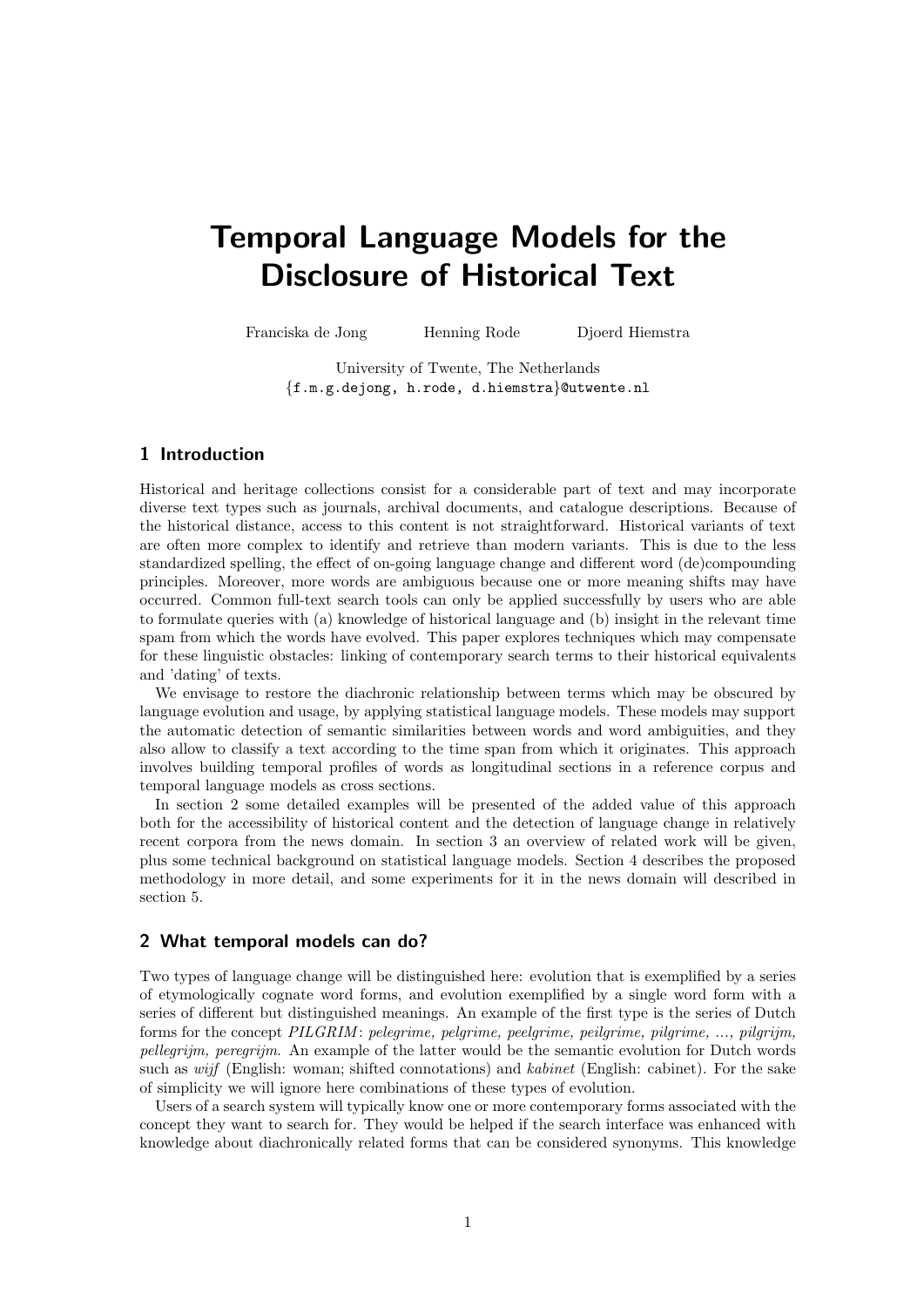could be available via lexicographic resources, but could also be detected (semi-) automatically by using information on collocations (words that tend to occur in the same syntactic phrase; fixed meaning; e.g., *commit a crime; raise a question* and significant co-occurrence figures (for words that tend to occur in the same documents).

An early form for the concept  $\textit{PILGRIM}$  is as likely to co-occur with (a form for) the concepts PILGRIMAGE or TRAVEL as a contemporary form. Language models can catch such dependencies per period, but via corpus-based normalization the temporal evolution of a concept profile could also be captured. Conversely, shifts in meaning will also bring shifts in co-occurrence figures. In principle statistical language model should therefore be able to help detecting diachronic synonymy.

A lot of research, including experimental work will be needed to deliver a proof-of-concept for this idea, and to get a better grip on the question which information sources can exploited and or combined to generate tools that are precise and refined enough to support the exploration of historical texts. In addition to plain text, all kinds of corpus annotation could be exploited, such as metadata on date of publication (or more precisely: conception), author, etc.

Keeping track of diachronic form evolution has features in common with paraphrase or synonymy detection and can thus be seen as a variant of translation. Therefore the approach proposed here shares some features with work on cross-language information retrieval (CLIR), and the therefore applicability of of CLIR-methods such as decribed in [7] should be investigated.

Moreover, as dictionaries have been demonstrated to be useful resources for automatic word sense disambiguation<sup>1</sup>, we foresee a role for parsed entries from historical dictionaries in this context as well. Note that the approach oulined here could also be seen as a contribution to the construction of a diachronic WordNet.<sup>2</sup>

In this paper we will present some experimental results for the dating of contemporary news articles. The purpose is to illustrate the potential role that temporal profiles can play in the automatic annotation of texts. The choice for contemporary content is simply given in by practical considerations. The development of statistical language models requires the availability of a huge digitised reference corpus, and as digitisation of historical text corpora has only just begun.<sup>3</sup> The application of temporal language models to historical data is future work.

## 3 Related Research and Background

To assist the disclosure of historical documents, time needs to be modeled somehow by the system. There is extensive literature on automatic classification of texts: There are links with work on automatic thesaurus discovery [4] and other approaches to derive synonyms and concept hierarchies from text [9, 12, 16, 18]). Temporal modeling of text does not play a role in these approaches.

Time stamps of documents have been used in several studies for browsing document collections [1,8]. In these studies, temporal metadata such as publication date are used to present or visualise the temporal structure of media collections, or just those parts that are relevant to a query. Temporal metadata can help users to zoom in on a certain period, for instance because they expect it to be more relevant for a certain topic or event than other periods. Swan and Jensen [17] were among the first to investigate which kind of statistical models were appropriate for modeling of the temporal dimension of term usage. They used simple contingency tables, similar to the word-time matrix we introduce in the next section. In subsequent studies by Li and Croft [11] and Diaz and Jones [2], statistical language models are used for temporal models of term usage.

Statistical language models are simple models of language use, which were pioneered by researchers developing automatic speech recognition systems [15] and later taken up in the field of text retrieval [5,14]. A language model assigns a probability to a piece of text. Typically, we would expect a statistical language model for English to assign a much lower probability to the phrase

<sup>2</sup>The WordNet lexical database is a machine-readable thesaurus and semantic network developed and maintained by the Cognitive Science Laboratory at Princeton University. [3].

<sup>&</sup>lt;sup>1</sup>Cf. First experiments were reported already in [10]

<sup>3</sup>Cf. for example projects at the Dutch National Royal Library(http://kranten.kb.nl) and the British Library (http://www.bl.uk/catalogues/newspapers/intro.asp).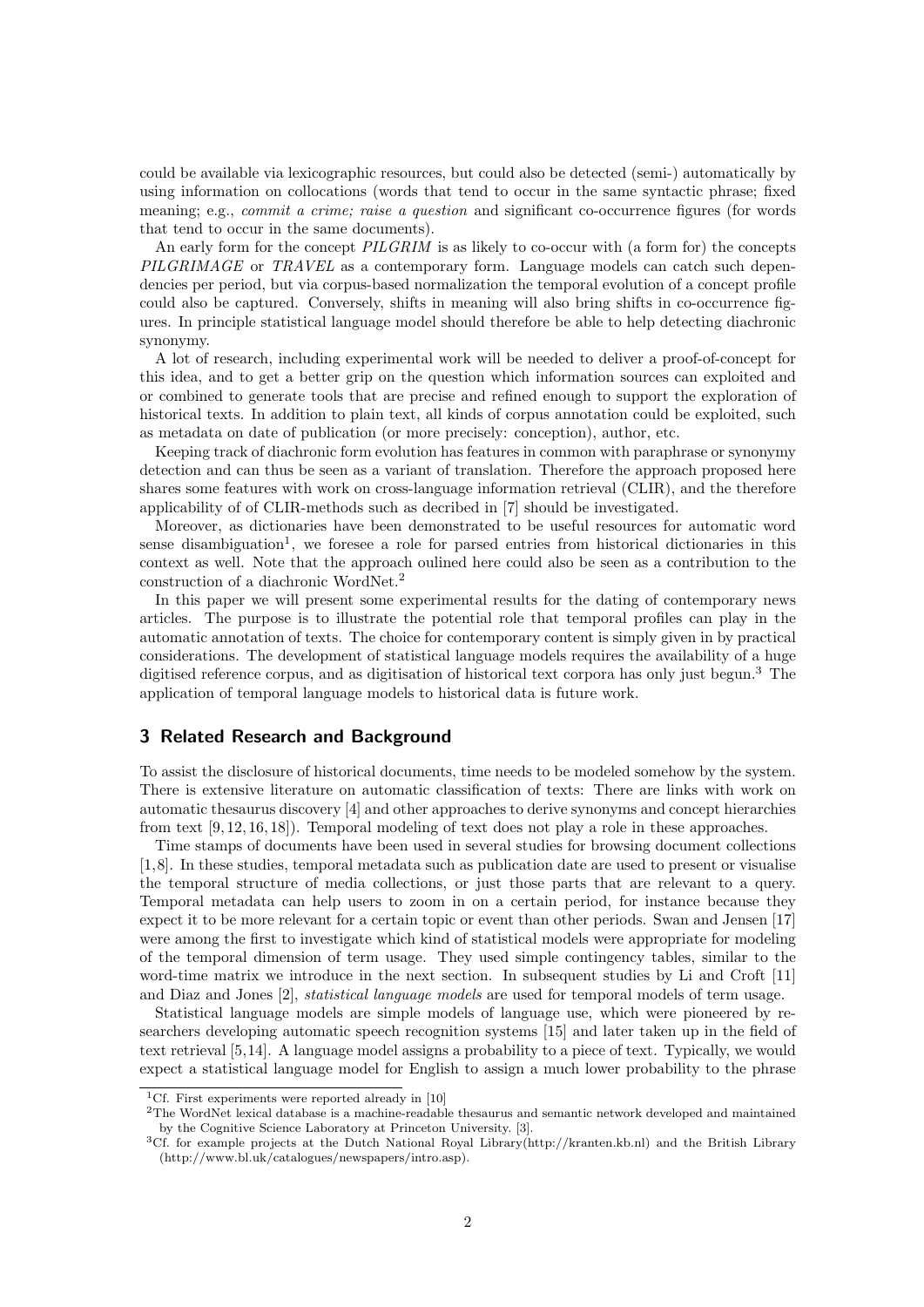"mice zoo meat queue" than to the phrase "nice to meet you". On the basis of such probabilities a speech recognition system can be supported in picking the most likely combination of words. In this paper, we will build a similar language model for the dating task. The model assigns a probability to pieces of text, given a particular time frame.

For reasons of simplicity, instead of sophisticated  $n$ -gram models, representing the probabilities of phrases or word sequences up to length n, we will only use *unigram* models here, i.e., n-gram models with  $n = 1$ . This type of language models is commonly used in information retrieval settings and captures word or term probabilities instead of sequence probabilities. Given a certain document  $D$ , the probability to encounter a word w is calculated by the frequency of w occurring in  $D$  divided by the total number of words in  $D$ . Hence, an unigram language model of any document can be represented by a table of word frequencies.

There are several standard measures for comparing two language models, such as cross-entropy or Kullback-Leibler divergence between the models. In this paper we use a normalised variant proposed by Kraaij [6], the so-called normalised log-likelihood ratio measure (NLLR) between a model  $Q$  and a model  $D$ , usually representing the query and a document to which the query is compared. C is a background model that is estimated on the entire collection.

$$
NLLR(Q|D) = \sum_{w \in Q} P(w|Q) * \log \left( \frac{P(w|D)}{P(w|C)} \right)
$$

It is easy to see that this measure is not useful if one of the terms from model Q is assigned zero probability by model D, i.e., if  $P(w|D) = 0$ , the logarithm is undefined.<sup>4</sup> This may occur in the case of 'unseen events', such as the absence of a word like pilgrim in a certain time span, e.g., 1920–1930. This would normally lead to probability  $P(\text{pilgrim}|D = 1920-1930) = 0$ . To avoid this effect, a so-called smoothing method can be applied in estimating the probabilities of a model. In this example, smoothing would assign a very small (non-zero) probability to pilgrim in the time span 1920–1930.

Compared to typical document language models, temporal language models are rather large. Therefore, the issue of smoothing will probably be less important. It might even flatten out important characteristics of a specific time span. In this study we experimented with two smoothing approaches: so-called linear interpolation smoothing used by Kraaij [6] and Dirichlet smoothing [19]. In contrast to linear interpolation smoothing, the effect of Dirichlet-smoothing depends directly on the size of the smoothed model. Thus, for temporal language models built from large fractions of the reference corpus the smoothing is negligible, while it is effective for models built on a small fraction of the corpus.

# 4 Dating of text

An example application of temporal language models is the dating of texts. In this paper we would like to show how statistical language models can be used for this task. A more precise definition of the dating task is given below:

Task definition given a date-tagged reference corpus, consisting of documents from a certain time span, and a document X with unknown date within the same time span, the system should classify X according to time partitions of predefined granularity.

## 4.1 Reference Corpus

The task definition mentions a reference corpus. Such a collection of documents with known publication date is necessary as a base for comparison. The temporal language models derived from the corpus are supposed to capture the characteristics of the vocabulary used within a certain period. The reference corpus must meet several requirements. It needs to

 $\frac{4P(w|D)}{2}$  is the probability that w shows up given D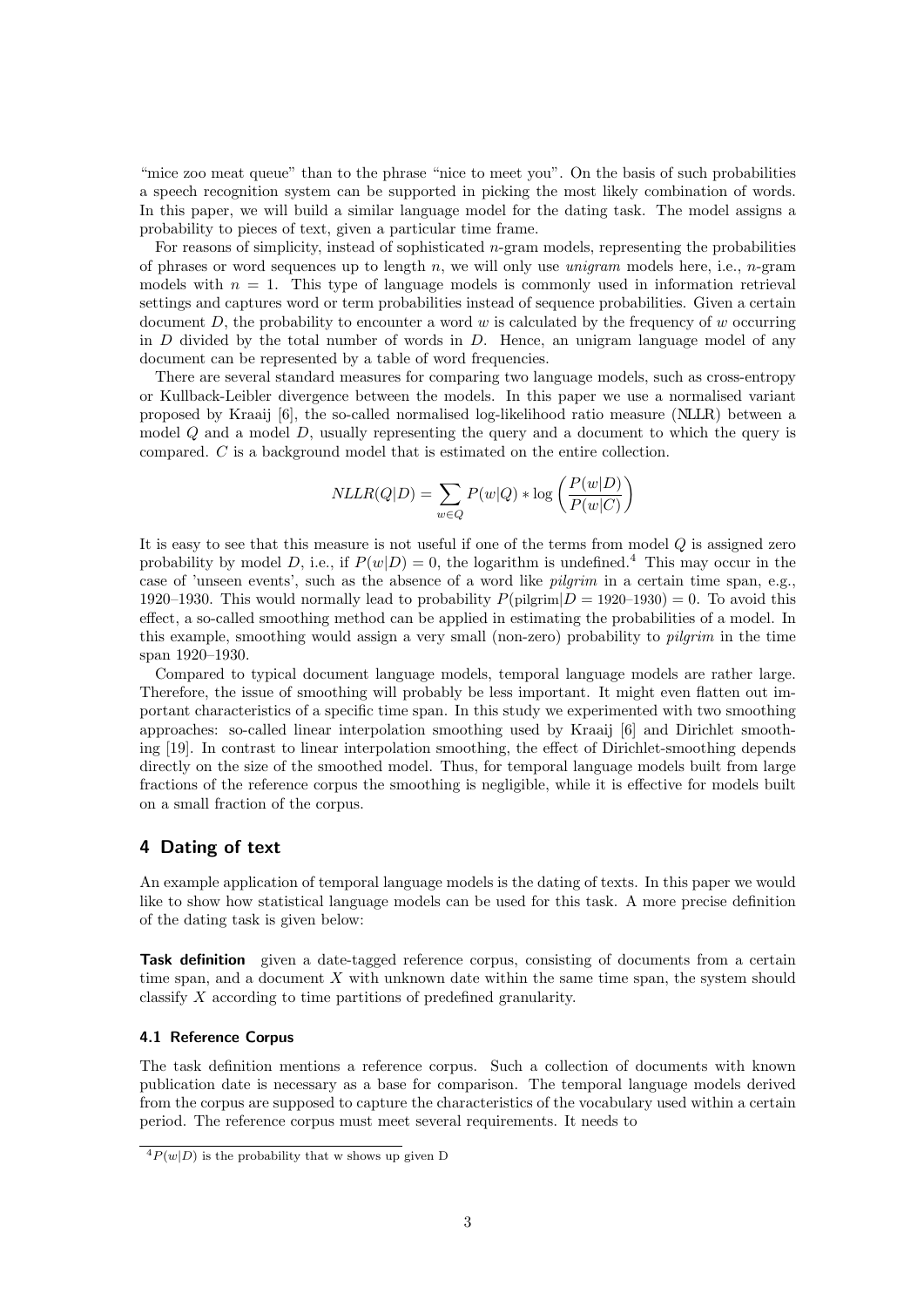- be sufficiently large,
- have a balanced distribution over the represented time span,
- cover the same domain as the documents to be dated,
- and cover at least the period from which the undated documents originate.

The first requirement is formulated vaguely, because the required corpus size depends on several other parameters, such as the level of granularity imposed by the actual dating task. The main concern, however, is that a sparse data set may cause the language models to be determined by specific document characteristics rather than by temporal patterns. For similar reasons, a balanced distribution of the corpus documents over the complete time span is needed. If one temporal language model is aggregated from a few documents, while another one is based on half of the corpus, the former may suffer from data sparsity, whereas the latter may be over-trained, resulting in a model hardly distinguishable from the background collection characteristics. But even these two requirements do not help if the corpus domain differs from the topic domain of the document to be dated. Obviously, we cannot date a sports article from a newspaper with a model trained on a corpus with personal correspondences from writers. Reliable dating also requires that the publication date of target articles is covered by the reference corpus.

## 4.2 Time Partitioning

In the Task Definition above there is mentioning of the granularity of the date classification. In fact, a document is not dated precisely, but our method just outputs the time span from which the document most probably originates. The reference corpus is therefore partitioned into smaller sets of documents, corresponding to time spans of the desired granularity, and the document is compared with all these time partitions. Only in case the granularity selected corresponds to temporal units of one day – in most cases not a reasonable choice – the classification will involve exact dating.

Formally the partitioning can be described as follows: if we divide  $n$  time marks  $t_i$  in ascending order over the full time span of the corpus, such that  $t_0$  marks the start of the corpus period, then each pair of adjacent time marks  $(t_i < t_{i+1})$  defines a time partition  $C_i$  of corpus documents.  $D_i$ denotes any document from the corpus and  $\tau(D_i)$  it's date.

$$
C_i = \{ D_j | t_i \le \tau(D_j) < t_{i+1} \}.
$$

We also need to distinguish between output granularity and model granularity. Whereas the first will be determined by external factors – need for publication year, week, day, etc.,– a finer model granularity can be chosen as well. Suppose we like to classify newspaper articles for the year of publication. If we build temporal language models for news on a yearly scale, we won't get very characteristic time patterns. Specific topics usually are discussed during shorter time spans and within a year almost any topic can be mentioned. An alternative would be to build models on a smaller scale, e.g., weekly, while still letting the system produce labels for the year of publication. In general, as model granularity any non-overlapping partitioning can be chosen that is finer than or equal to the one wanted for the final output.

Within this section, time span partitioning is defined as a division in non-overlapping sections. However, in the newspaper case, the period in which a certain topic occurs in the news will not always coincide with a certain time partitioning. Normally the partition time marks  $t_i$  are equally divided over the corpus time span, resulting in an arbitrary crossing of such topic boundaries. A simple way to avoid this is to abandon the principle of overlap-free partitioning and to generate overlapping partitions with a time window moving in small steps (window size  $w \leq s$  step length) over the corpus time span. For reasons of simplicity, though, we will stick here to the overlap-free partitioning.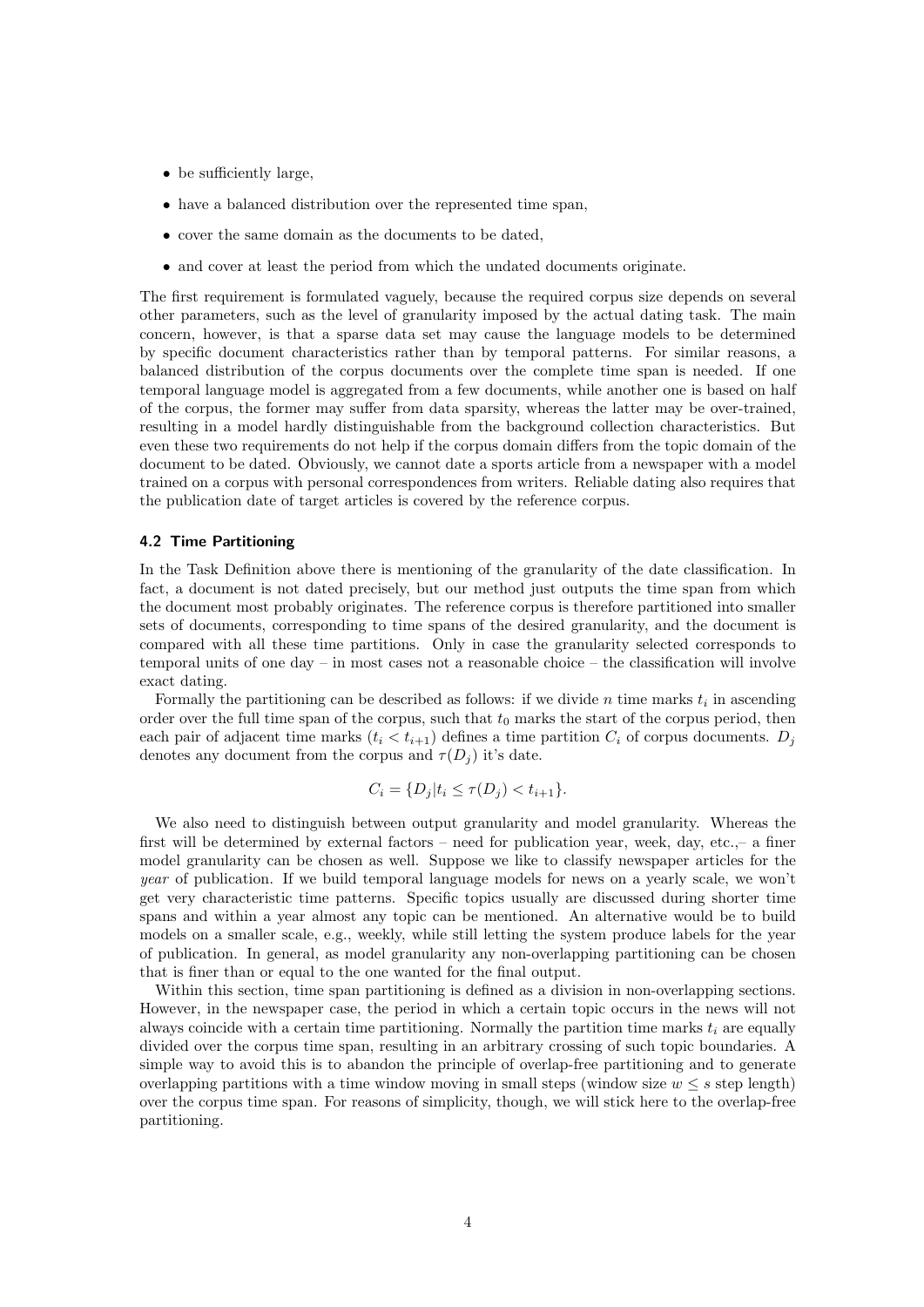#### 4.3 Classification Approaches for the Dating Task

The basic idea is to compute a language model from the undated document and compare it to the language models built from the reference corpus. Comparison of language models is an often used technique, not only for the "classic" information retrieval task to find documents similar to a query model, but also for classification of documents, for instance in case of topic detection. In the following, we describe two such approaches for date classification. They differ in the way the language models for the reference corpus are built.

Method A: Comparison on Document Level The first approach is based on the idea of Diaz and Jones for temporal query profiles [2]. In a first step, all corpus documents are ranked according to their language model divergence to the undated document  $X$ , i.e., by the normalized log-likelihood ratio  $NLLR(X|D_i)$ ,  $D_i \in C$ . In a second step, a temporal profile of X is built from the set S of the top-n ranked documents by aggregating the sum of scores belonging to each time partition:

$$
val(C_i) = \sum_{D_j} NLLR(X|D_j), D_j \in S \cap C_i.
$$

The interpretation of the computed values is obvious: the higher the score of a time partition, the higher the probability that the document originates from its time span. Thus, the time partition with the highest value  $val(C_i)$  is the best candidate to determine  $\tau(X)$ . Or in other words, the most likely publication period.

Method B: Comparison on Partition Level An alternative approach is to perform the aggregation beforehand by building temporal language models for each time partition, which requires to sum up the word frequencies from all documents belonging to a time partition:

$$
|w \in C_i| = \sum_{D_j \in C_i} |w \in D_j|.
$$

The next section discusses the building of temporal language models in more detail. Having language models for all time partitions, we are able to compare them directly with the language model for undated documents. The highest ranked time partition  $C_i$  then determines the systems output for  $\tau(X)$ . This is either the time span of  $C_i$  itself, or if model and output granularity differ from each other, the enclosing time span of the output partitioning.

#### 4.4 Data structures for temporal language models

In the previous section it was explained how aggregated temporal language models can be used for the dating task. Here we will describe two simple data structures to maintain such language models.

Instead of storing each temporal language model separately, which introduces organizational overhead, all frequency counts can be gathered in one data structure. We will discuss two options, which are visualized in Fig. 1:

- a 3-attribute database table of the form [term-id, partition-id, frequency],
- or an 2-dimensional array with terms and partitions as its dimensions (word-time matrix).

The table design is more appropriate in case of a fine time granularity or sparse reference data, because it avoids to store zero frequencies, which occurs often in these settings. If the table is sorted on term identifiers, we can also very efficiently perform a ranking of all partitions (the procedure then equals the one of a complete collection ranking on an inverted index structure).

The matrix structure on the other hand enables fast and direct positional access to all fields, even without storing redundant term and partition identifiers.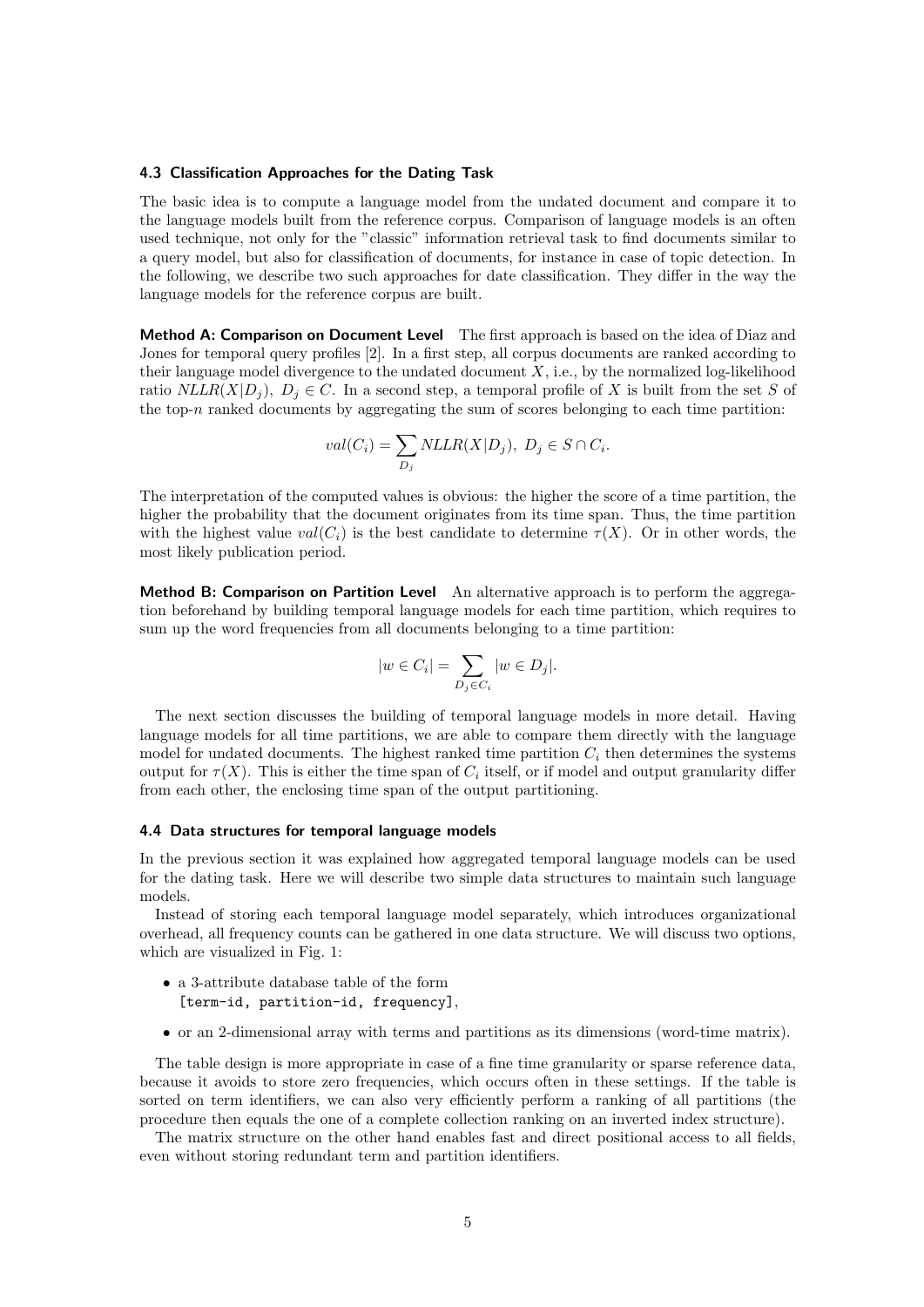| Word     | Partition | Freq. |
|----------|-----------|-------|
| gulden   | 2000      | 1498  |
| gulden   | 2001      | 1615  |
| gulden   | 2002      | 481   |
| euro     | 2000      | 10339 |
| euro     | 2001      | 13625 |
| euro     | 2002      | 26905 |
| toekomst | 2000      | 7360  |
| toekomst | 2001      | 6962  |
| toekomst | 2002      | 5141  |

|          | 2000  | 2001  | 2002  |
|----------|-------|-------|-------|
| gulden   | 1498  | 1615  | 481   |
| euro     | 10339 | 13625 | 26905 |
| toekomst | 7360  | 6962  | 5141  |

(a) Table

(b) Matrix

Figure 1: Data Structures: Table vs. Matrix Design

# 4.5 Confidence in Dating

Unless we work on a very specific but time-characteristic document type, we cannot expect that dating based on pure statistical comparison of word frequencies delivers excellent results. It is easy to imagine that an historical source and a later secondary reference share a lot of common vocabulary, although they originate from different periods. For the dating approach described here this is reflected by the scores for the top ranked partitions. They tend to very close, even if the corresponding time spans are scattered over the entire corpus range. This observation suggests that the dating system might be able to decide itself how confident it is about the suggested classification. This is interesting because in general reliable confidence measures for statistical tasks highly increase the usability of systems applying them. A simple confidence measure for dating could be the relative distance between the score of the top-ranked time partition to the scores of the following ones. A more sophisticated measure could also take into account the level of timely scattering in the top-ranked partitions.

# 5 Empirical Tests on Newspaper Data

In order to illustrate the role of temporal language models and to assess their usefulness for dating techniques, we carried out some preliminary experiments. This section will describe the test corpus, the experiments, and the results.

## 5.1 The Reference Corpus

The reference corpus for our tests consisted of articles from two well-known Dutch newspapers, De Volkskrant and Algemeen Dagblad, from the time span ranging from January 1999 till February 2005, in total almost 2 GB of text material.<sup>5</sup> Newspaper articles represent a specific document genre, but such a corpus is heterogeneous in terms of topicality.

Indexing the corpus showed that our term vocabulary had a size of approximately 1.3 million different word forms, including unfortunately a large fraction of spelling mistakes. To reduce the vocabulary size, we simply neglected all words occurring less than 10 times in the whole corpus, a suitable threshold to cut out a large number of spelling mistakes. Furthermore we applied a Dutch stemming algorithm, a rule-based system to reduce words to their stems. Both techniques together reduced the total vocabulary size to 170.000 words.

<sup>5</sup>The data stem from the so-called Twente-Corpus [13].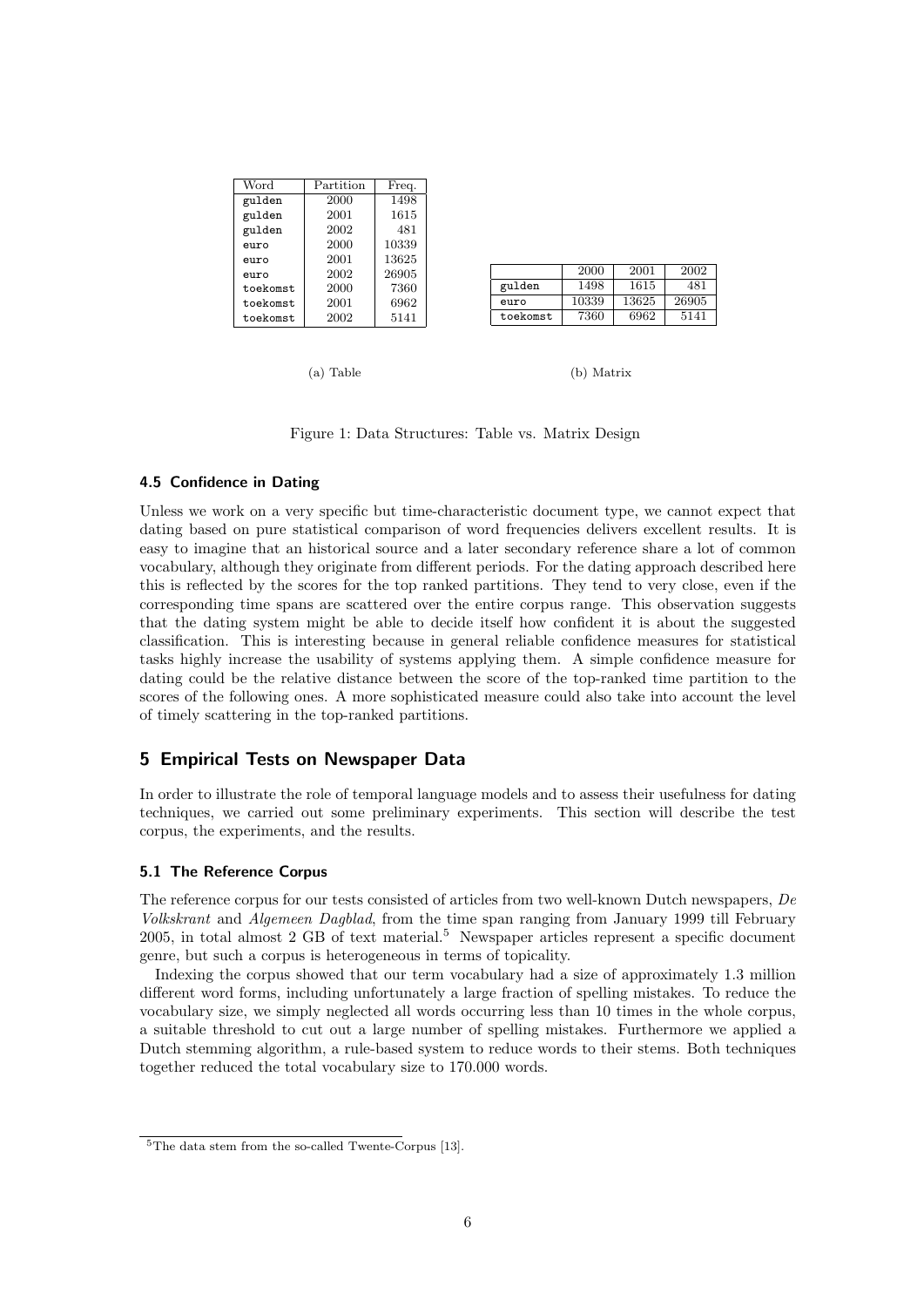#### 5.2 Dating Experiments

As a set of test documents to be dated, we chose other Dutch newspapers, Trouw, Het Parool and NRC Handelsblad, originating from the same time span as the reference corpus, and let the system pick a random – thereafter fixed – sample of in total 500 articles.

Dating method A which compares models on document level, was tested on this sample, varying in the number  $(n)$  of top-ranked documents used to aggregate the temporal profile. Because pretests indicated that small values of n are in general beneficial, we only tested cases with  $n = \{1, 10\}$ . In fact, choosing  $n = 1$  is equivalent to co-dating a text with the most similar corpus document.

To test dating method B, which compares on the model level, we built four word-time matrices differing in time granularity, ranging from a rough partitioning in quarter-years down to a granularity of two days. Only in the latter case, we tried the idea of overlapping time partitions by moving a 4-day window in 2-day steps over the corpus time span. In order to keep the results comparable, the output granularity was kept throughout all experiments to quarter-years.

The experimental results presented in the next section will show the dating performance of method B (comparison at model level) for two different smoothing techniques: linear interpolation smoothing and Dirichlet-smoothing. In both cases the smoothing parameters  $(\lambda, \mu)$  are set in such a way that smoothing effects remain minimal. For the document-based dating techniques we used only linear interpolation smoothing, but here with a higher value for  $\lambda$ . Though in general the documents are short, their length is stable compared to the size of temporal language models, so Dirichlet-smoothing was irrelevant here.

Finally, we also tested the expressiveness of the suggested dating confidence measure. The computed value,

$$
conf(\tau(X)) = -\left(\log \frac{score(C_j)}{score(C_i)}\right)
$$

with  $C_i$ ,  $C_j$  being the first and second ranked temporal language model, just reflects the idea to use the distance of the best scored time partition compared to the following as a confidence measure for the dating task. Within the tests we wanted to see whether the dating performance improves when a certain confidence threshold is required.

## 5.3 Results

Figure 2(a) shows the results of the dating experiments depending on model granularity. It displays the percentage of documents in the test set which were dated correctly. The last two bars represent the results using the direct document comparison of method A.

As said earlier, the proposed dating methods are based on word frequencies only and come with a certain error rate. However, we also see that temporal language models are far from being meaningless. Notice, that with 25 output partitions a random algorithm would only date 4% correctly.

Furthermore Figure 2(a) makes clear that method A outperforms method B. An explanation for this might be that especially in the news domain articles reporting about the same event are likely to occur, and often in highly similar wordings. Therefore the similarity between an undated document and a reference document model tends to be much higher than between the undated document and a topically unbound temporal language model.

A second observation concerns the model granularity. Apparently it pays to work with the smallest possible time spans. This allows to interpret the superiority of method A in another way: the direct document comparison can also be regarded as working with the smallest possible time unit.

For the two smoothing techniques compared, only marginal differences were found. The result comes less as a surprise, since our newspaper corpus has a relatively balanced temporal distribution, so there is less room for positive effects from Dirichlet-smoothing.

Figure 2(b) shows that a higher confidence value correlates indeed with a better dating performance. Hence it can be concluded that conf is a useful additional metric. Still, even with a high confidence threshold, the dating reliability stays below 75%. Another important problem, not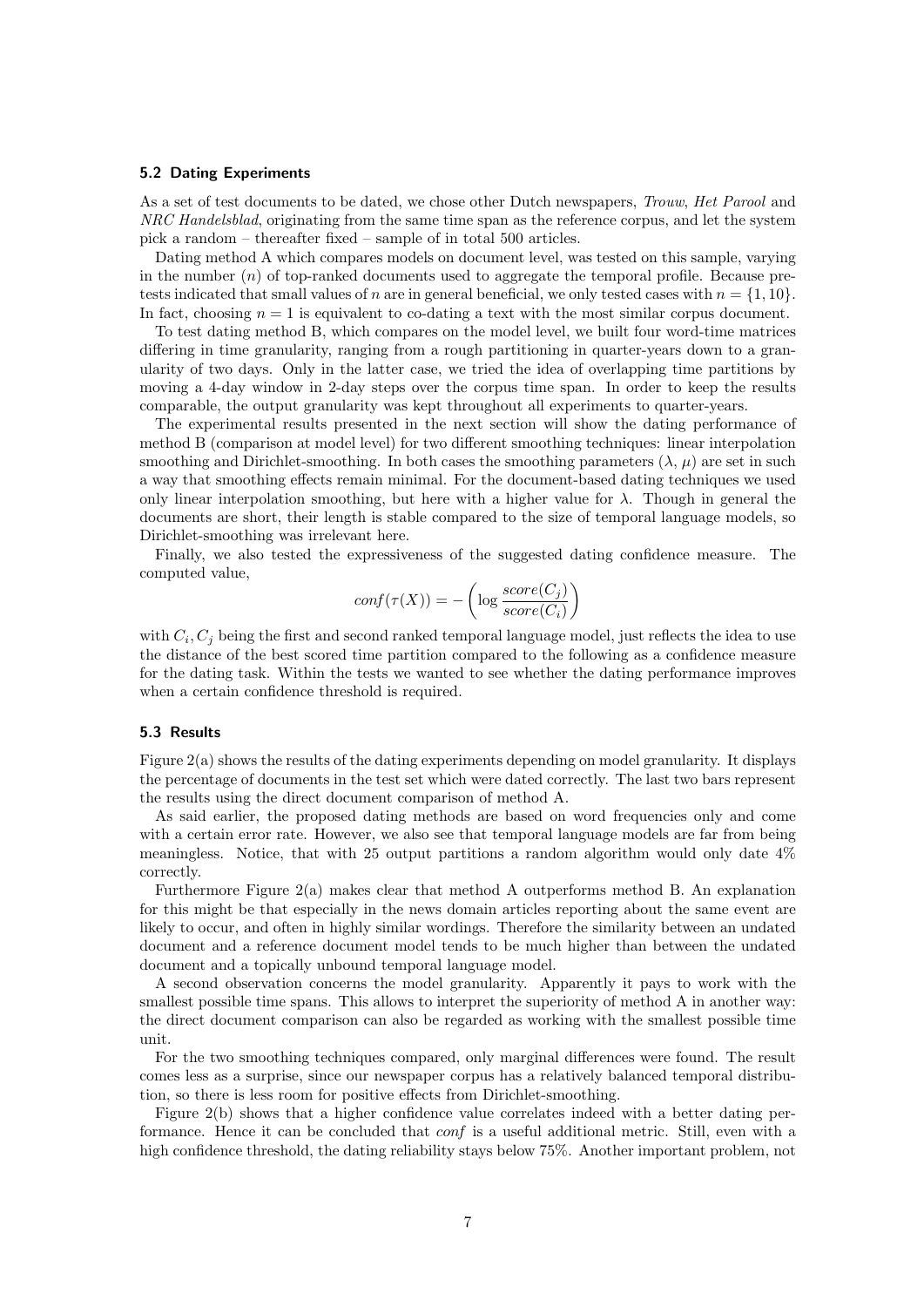

Figure 2: Overview Dating Results

visible in the figures, is that the fraction of dating experiments gaining a confidence measure above the required threshold is decreasing rapidly. The correctly dated documents (almost 70%) at the left, are taken from the small fraction of dating experiments (approx. 10%) with a high confidence level. Here we also find an explanation for the observation that with courser model granularity more can be gained from using confidence measures. In fact, the filter effect just turned out to be higher in this case. So it is questionable whether the results on different granularities should be compared at all.

# 6 Conclusion and future work

We have shown that simple statistical methods can be used to model time in a large newspaper corpus. On the basis of the system for dating texts one of the next steps will be to develop techniques that can help to link modern Dutch queries to their historical equivalents and thereby support a wide group of users with an interest in historical textual collections and the objects linked to them.

There are several issue that could be explored further in future research. Time-word matrices such as Fig. 1(b) have a property that deserves some attention. Whereas the longitudinal sections are exactly the described temporal language models for time partitions, the cross sections can be interpreted as temporal word profiles, showing the usage pattern of a certain word over the corpus time span. Although we won't use temporal word profiles for the dating task, they can provide interesting information about language change. Computing the time frequency correlation on all word profiles, for instance, allows to search for the most trendy words. We could also extract highly time-specific words, by searching for word profiles with just one outstanding frequency peak. Finally, exploiting the full richness of n-gram models for more refined temporal models is part of our research agenda.

# **References**

[1] C. Ahlber, B. Shneiderman. Visual information seeking: tight coupling of dynamic query filters with starfield displays. In Proceedings of the ACM Conference on Human factors in computing systems (SIGCHI), pages  $313 - 317$ . 1994.